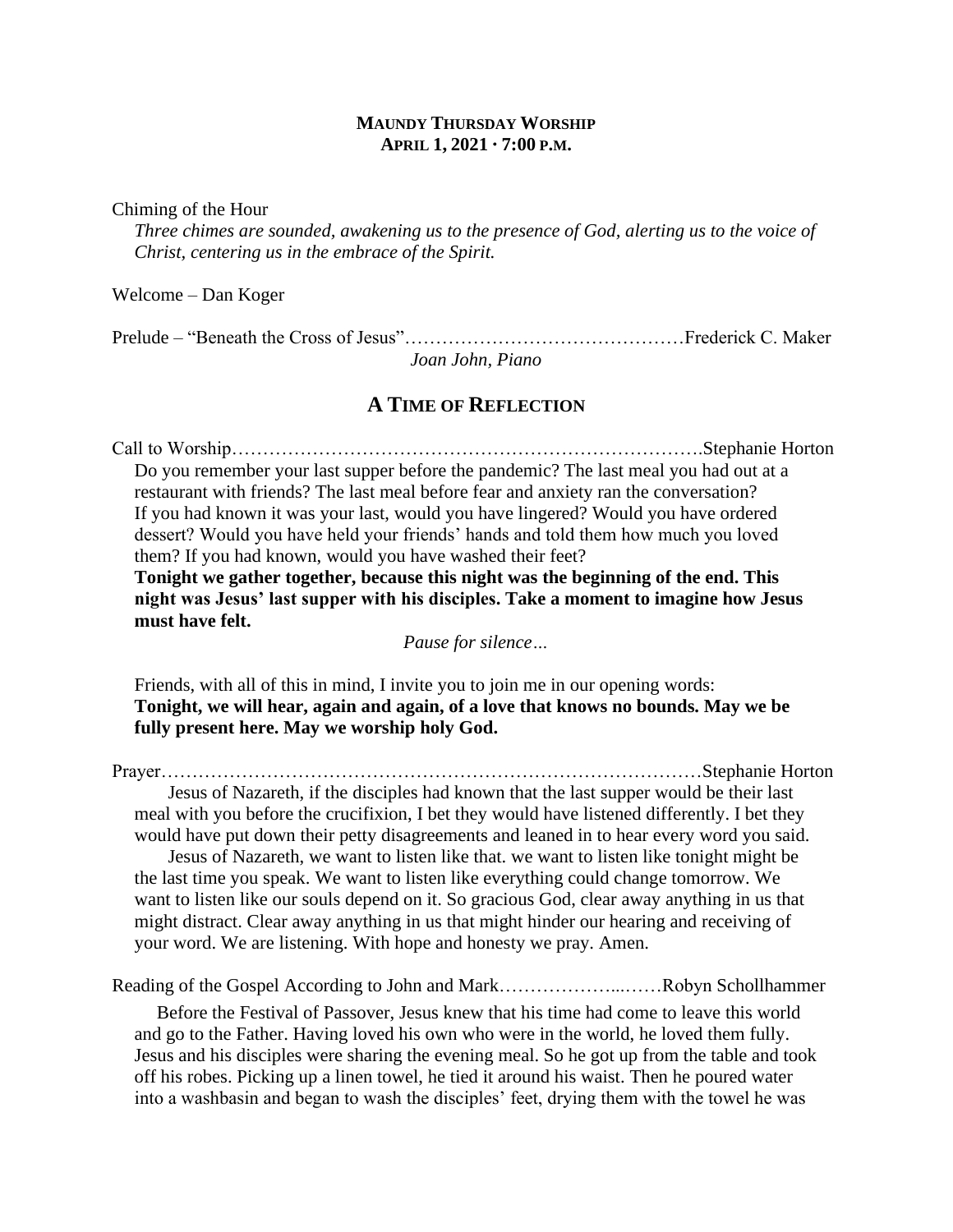wearing. When Jesus came to Simon Peter, Peter said to him, "Lord, are you going to wash my feet?" Jesus replied, "You don't understand what I'm doing now, but you will understand later." "No!" Peter said. "You will never wash my feet!" Jesus replied, "Unless I wash you, you won't have a place with me." Simon Peter said, "Lord, not only my feet but also my hands and my head!"

After he washed the disciples' feet, he put on his robes and returned to his place at the table. He said to them, "Do you know what I've done for you? If I, your Lord and teacher, have washed your feet, you too must wash each other's feet.

"You know that among the Gentiles those whom they recognize as their rulers lord it over them, and their great ones are tyrants over them. But it is not so among you; but whoever wishes to become great among you must be your servant, and whoever wishes to be first among you must be slave of all. For the Son of Man came not to be served but to serve, and to give his life a ransom for many."

# **GATHERING AT THE TABLE**

Call to Confession…………………………………………………………………….Kim Miller The closer we get to the crucifixion, the more earnest our prayers of confession feel. For we know that what was done to Jesus - betrayal, humiliation, violence, and death are things we do to each other all the time.

**So with a deep hope for transformation, we pray. Trusting that the God who holds the stars in the sky is holding us tonight. Let us confess together:**

Prayer of Confession…………………………………………………………….……Kim Miller Holy God who holds us together, if I were to place myself at your table, I would probably be Peter – misunderstanding your radical hospitality, sticking to the rules, arguing what I do and don't deserve.

**Then again, it's possible that I'd be Judas - the one who betrayed you, the one who failed to see the good right in front of him, the one who might have thought he wasn't worthy of your love.**

If I were to place myself at your table, it's possible I would be one of the unnamed disciples - watching, but not speaking, silently missing the opportunity to tell you what I believe and how much I love you.

**If I were to place myself at your table, I am confident that I would have made the same mistakes Your well-intentioned disciples made. There is no surprise there.** What is surprising is that I know you would have washed my feet nonetheless. So forgive me, God. Wash not just my feet, but my hands and my head also. Amen.

Words of Forgiveness……………………………………………………………….Dan Koger

Friends in Christ, Jesus knew that Peter would deny. He knew that Judas would betray, and he knew the disciples would hide in fear. And still – and still - he invited them in.

He washed their feet, and he fed them. Friends, we worship the living Christ whose love shocks, surprises, and far exceeds our understanding of love. So may this story tonight remind us: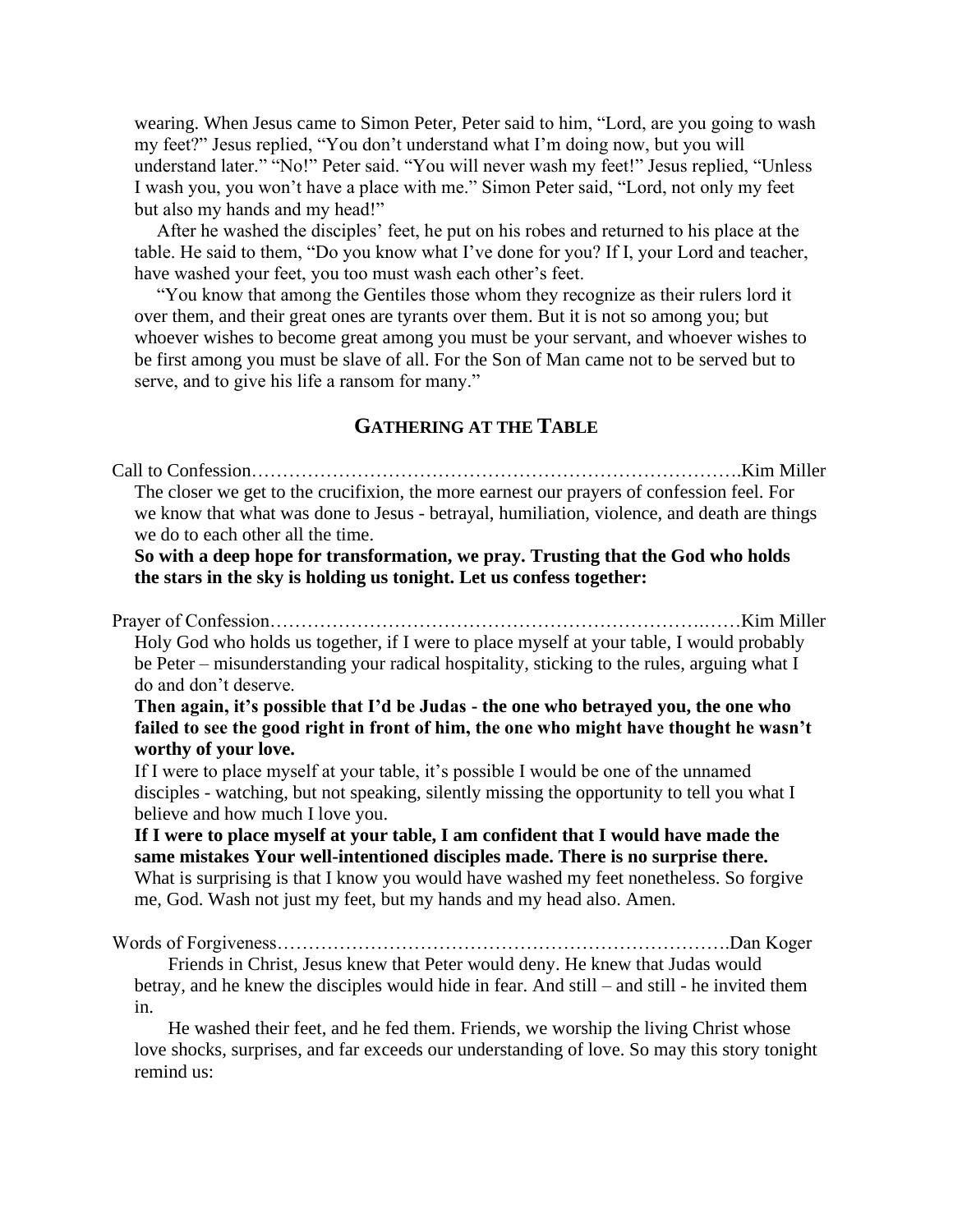# **No matter who we are, no matter where we go, no matter how great our mistakes or regrets are in life, we will always be invited in and held together by the Living God. Again and again, we are forgiven. Again and again, we are held. Amen.**

Communion Reading According to the Gospel of Mark and 1<sup>st</sup> Corinthians…….Marshall Bolton

While they were eating, Jesus took bread, blessed it, broke it, and gave it to them, and said, "This is my body, which is for you; do this to remember me." He did the same thing with the cup, after they had eaten, saying, "This cup is the new covenant in my blood. Every time you drink it, do this to remember me."

The Lord's Table,,,,,,,,,,,,,,,,,,,,,,,,,,,,,,,,,,,,,,,,,,,,,,,,,,,,,,,,,,,,,,,,,,,,,,,,,,,,,,,,,,,,,,,,,,,,,,,,,,,,,,,,,,,,,,Dan Koger Every time we eat the bread, our brokenness is made whole. Every time we drink the Cup, we receive unceasing grace. Every time we come to the Table, we remember that mystery called faith.

*The Bread of Life and the Cup of Love*

# **TENEBRAE SERVICE OF SHADOWS**

Instrumental Reflection ……………. "Were You There?" *…………………*WERE YOU THERE *(Joan John, Piano; Robin Duncan, Guitar)*

The Shadow of Betrayal according to the Gospel of Matthew………………….……Leslie Koger

That evening he took his place at the table with the twelve disciples. As they were eating he said, "I assure you that one of you will betray me." Deeply saddened, each one said to him, "I'm not the one, am I, Lord?" He replied, "The one who will betray me is the one who dips his hand with me into this bowl. The Son of Man goes to his death just as it is written about him. But how terrible it is for that person who betrays the Son of Man. It would have been better for him if he had never been born." Now Judas, who would betray him, replied, "It's not me, is it, Rabbi?" Jesus answered, "You said it."

The Shadow of Desertion according to the Gospel of Matthew……...……….Rick Schollhammer

Then Jesus said to his disciples, "Tonight you will all become deserters because of me. This is because it is written, I will hit the shepherd, and the sheep of the flock will go off in all directions. But after I'm raised up, I'll go before you to Galilee." Peter replied, "If everyone else stumbles because of you, I'll never stumble." Jesus said to him, "I assure you that, before the rooster crows tonight, you will deny me three times." Peter said, "Even if I must die alongside you, I won't deny you." All the disciples said the same thing.

Then Jesus went with his disciples to a place called Gethsemane. He said to the disciples, "Stay here while I go and pray over there." When he took Peter and Zebedee's two sons, he began to feel sad and anxious. Then he said to them, "I'm very sad. It's as if I'm dying. Stay here and keep alert with me." Then he went a short distance farther and fell on his face and prayed, "My Father, if it's possible, take this cup of suffering away from me. However—not what I want but what you want."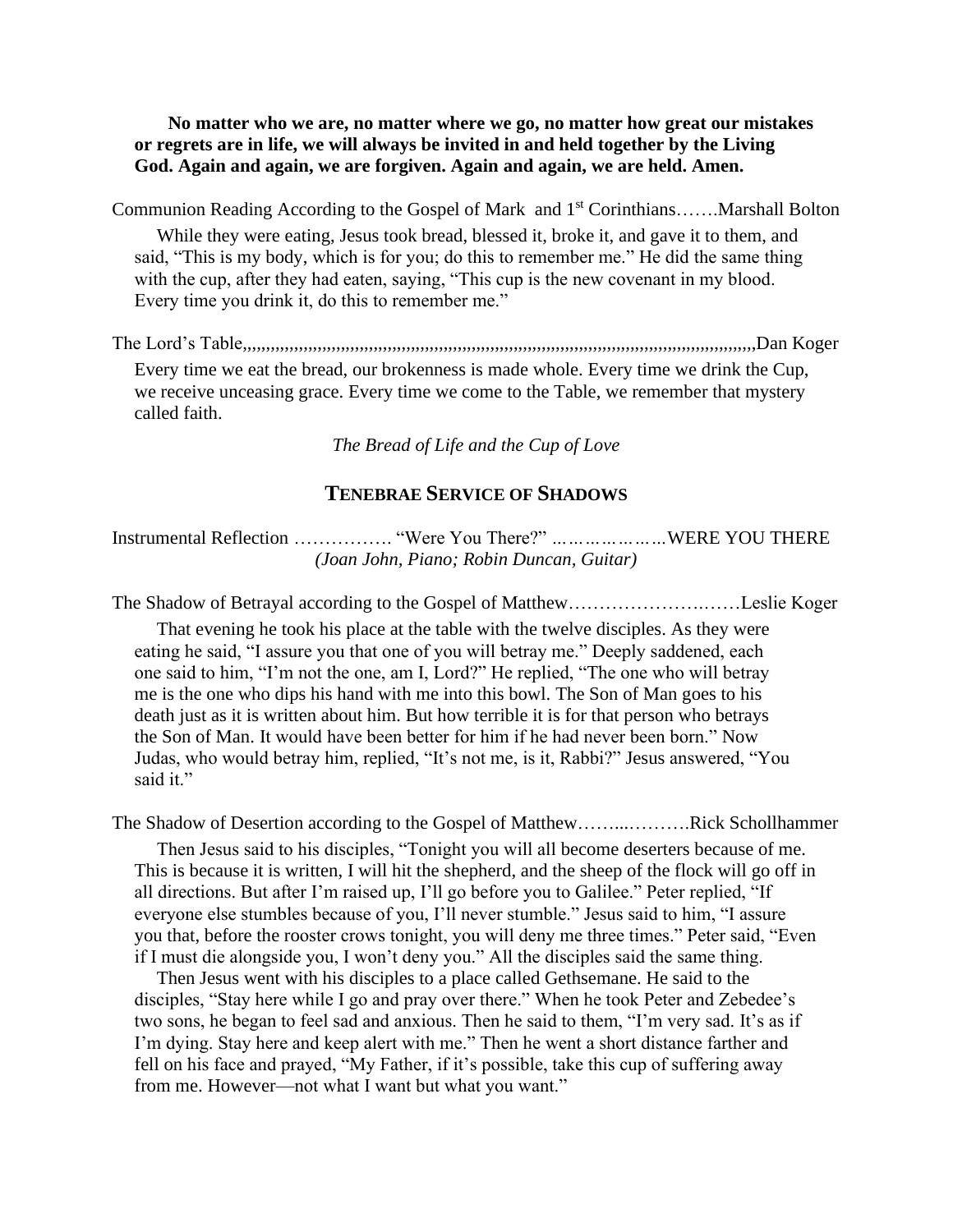He came back to the disciples and found them sleeping. He said to Peter, "Couldn't you stay alert one hour with me? Stay alert and pray so that you won't give in to temptation. The spirit is eager, but the flesh is weak." A second time he went away and prayed, "My Father, if it's not possible that this cup be taken away unless I drink it, then let it be what you want."

Again he came and found them sleeping. Their eyes were heavy with sleep. But he left them and again went and prayed the same words for the third time. Then he came to his disciples and said to them, "Will you sleep and rest all night? Look, the time has come for the Son of Man to be betrayed into the hands of sinners."

Anthem – "When You Prayed Beneath the Tree"……………………Churchland Baptist Quartet

The Shadow of the Trial according to the Gospel of Mark……………………….Lynne Robinson

They led Jesus away to the high priest, and all the chief priests, elders, and legal experts gathered. Peter followed him from a distance, right into the high priest's courtyard. He was sitting with the guards, warming himself by the fire. The chief priests and the whole Sanhedrin were looking for testimony against Jesus in order to put him to death, but they couldn't find any. Many brought false testimony against him, but they contradicted each other. Some stood to offer false witness against him, saying, "We heard him saying, 'I will destroy this temple, constructed by humans, and within three days I will build another, one not made by humans.'" But their testimonies didn't agree even on this point.

Then the high priest stood up in the middle of the gathering and examined Jesus. "Aren't you going to respond to the testimony these people have brought against you?" But Jesus was silent and didn't answer. Again, the high priest asked, "Are you the Christ, the Son of the blessed one?" Jesus said, "I am. And you will see the Son of Man sitting on the right side of the Almighty and coming on the heavenly clouds."

Then the high priest tore his clothes and said, "Why do we need any more witnesses? You've heard his insult against God. What do you think?" They all condemned him. "He deserves to die!" Some began to spit on him. Some covered his face and hit him. Then the guards took him and beat him.

The Shadow of Denial according to the Gospel of Mark…………………………….Mark Vinson

Meanwhile, Peter was below in the courtyard. A woman, one of the high priest's servants, approached and saw Peter warming himself by the fire. She stared at him and said, "You were also with the Nazarene, Jesus." But he denied it, saying, "I don't know what you're talking about. I don't understand what you're saying." As he went outside into the outer courtyard, he heard a sound. The female servant saw him and began a second time to say to those standing around, "This man is one of them." But he denied it again.

A short time later, those standing around again said to Peter, "You must be one of them, because you are also a Galilean." But he cursed and swore, "I don't know this man you're talking about." At that very moment, he heard a sound the second time. Peter remembered what Jesus told him, "Before a rooster crows twice, you will deny me three times." And he broke down, sobbing.

Instrumental Worship – "Via Dolorosa" ………………………….Billy Sprague and Niles Borop *Joan John, Piano*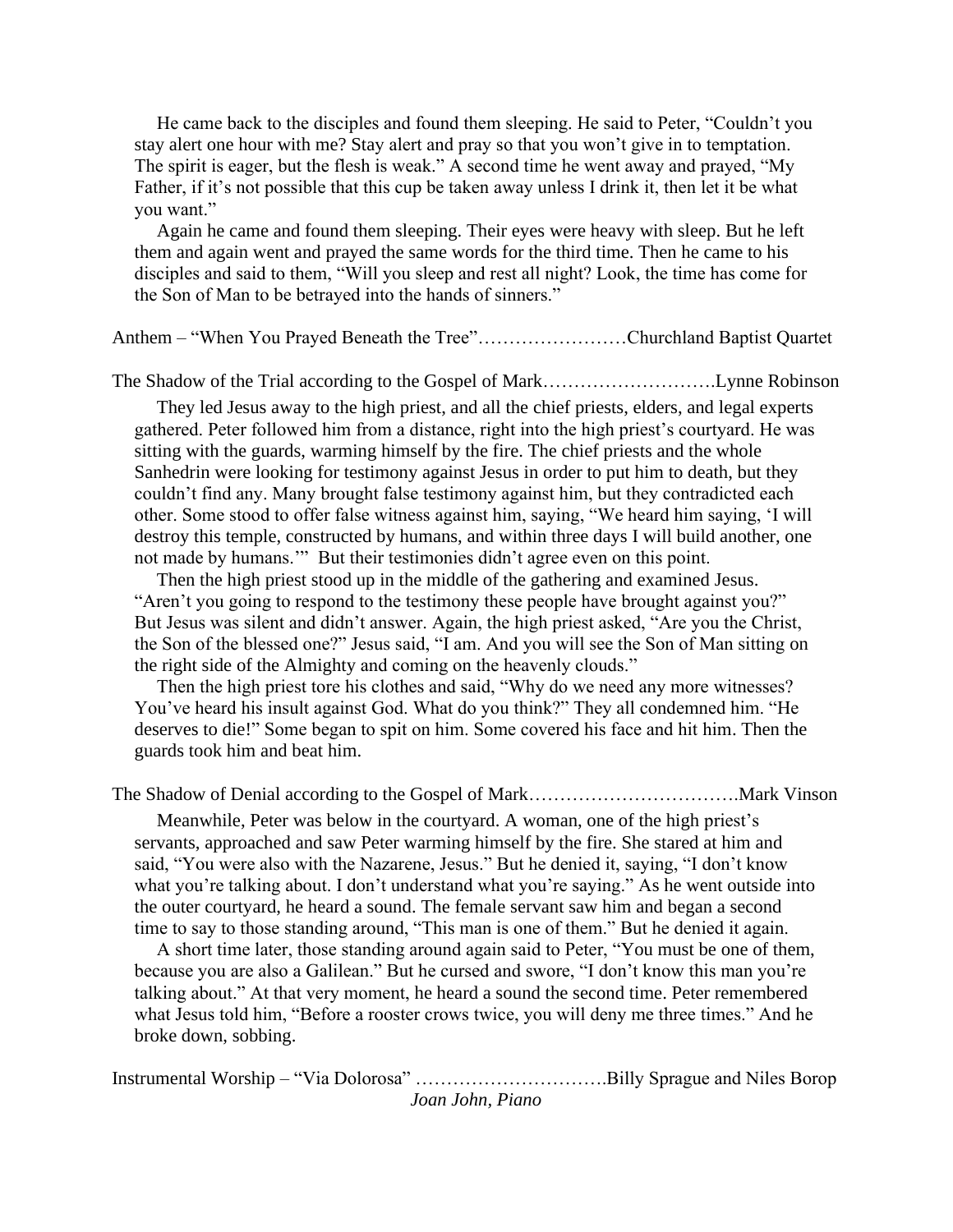The Shadow of Rejection according to the Gospel of Luke…………………………..Betty Klise

Then Pilate called together the chief priests, the rulers, and the people. He said to them, "You brought this man before me as one who was misleading the people. I have questioned him in your presence and found nothing in this man's conduct that provides a legal basis for the charges you have brought against him. Neither did Herod, because Herod returned him to us. He's done nothing that deserves death. Therefore, I'll have him whipped, then let him go."

But with one voice they shouted, "Away with this man! Release Barabbas to us." (Barabbas had been thrown into prison because of a riot that had occurred in the city, and for murder.) Pilate addressed them again because he wanted to release Jesus. They kept shouting out, "Crucify him! Crucify him!"

For the third time, Pilate said to them, "Why? What wrong has he done? I've found no legal basis for the death penalty in his case. Therefore, I will have him whipped, then let him go." But they were adamant, shouting their demand that Jesus be crucified. Their voices won out. Pilate issued his decision to grant their request. He released the one they asked for, who had been thrown into prison because of a riot and murder. But he handed Jesus over to their will.

The Shadow of the Cross according to Mark………………………………………….Kim Miller

The soldiers led Jesus away into the courtyard of the palace known as the governor's headquarters, and they called together the whole company of soldiers. They dressed him up in a purple robe and twisted together a crown of thorns and put it on him. They saluted him, "Hey! King of the Jews!" Again and again, they struck his head with a stick. They spit on him and knelt before him to honor him. When they finished mocking him, they stripped him of the purple robe and put his own clothes back on him. Then they led him out to crucify him. Simon, a man from Cyrene, was coming in from the countryside. They forced him to carry his cross.

They brought Jesus to the place called Golgotha, which means Skull Place. They tried to give him wine mixed with myrrh, but he didn't take it. They divided up his clothes, drawing lots for them to determine who would take what. It was nine in the morning when they crucified him. The notice of the formal charge against him was written, "The king of the Jews." They crucified two outlaws with him, one on his right and one on his left.

| . "When I Survey the Wondrous Cross" HAMBURG |  |
|----------------------------------------------|--|
|----------------------------------------------|--|

When I survey the wondrous cross On which the Prince of glory died, My richest gain I count buy loss, And pour contempt on all my pride.

Forbid it, Lord, that I should boast, Save in the death of Christ, my God; All the vain things that charm me most,